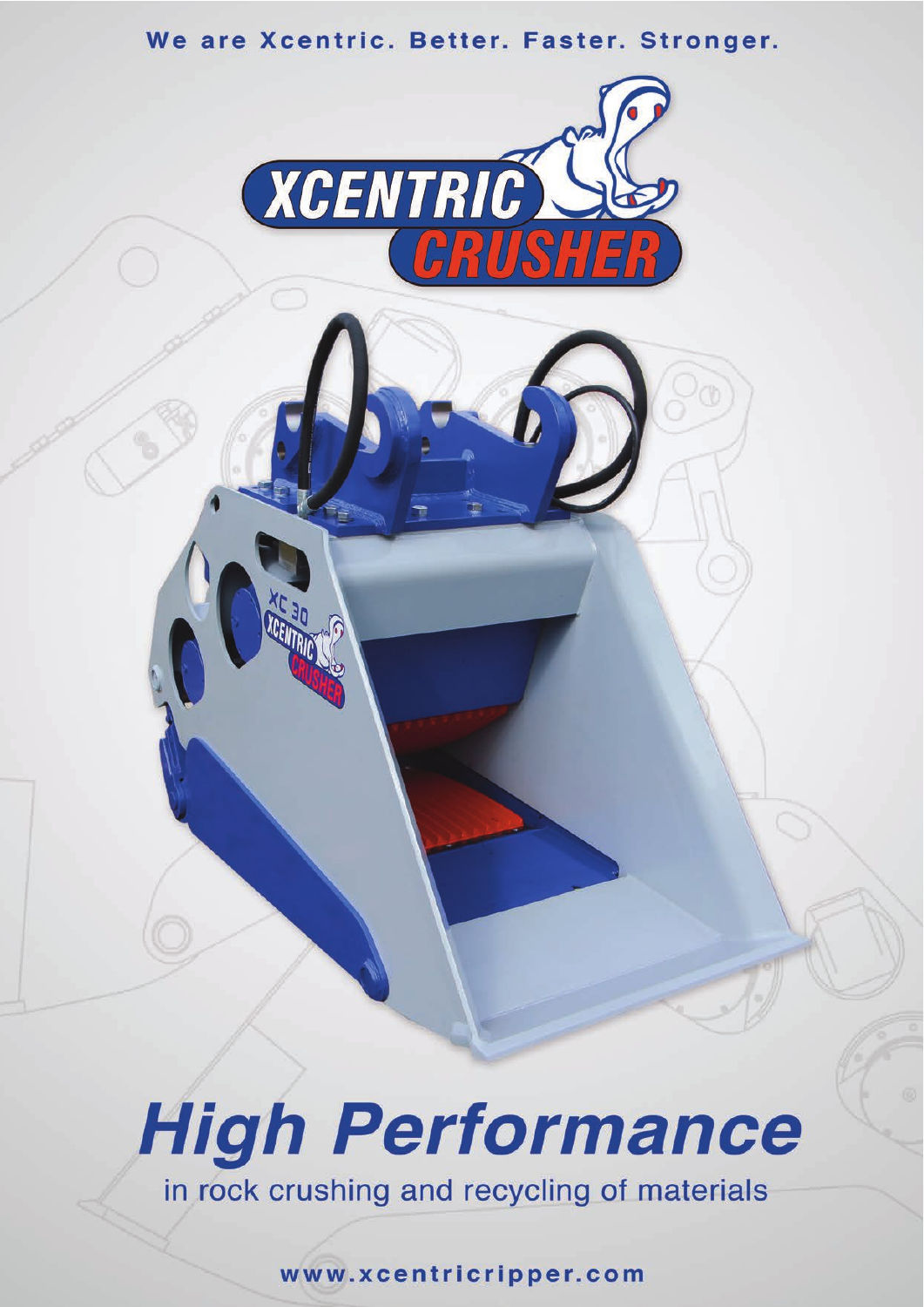### High performance Crusher Bucket

A **new technology** has been developed for the manufacturing of the **Xcentric Crusher**, with which we have managed to achieve profitable production levels for crusher buckets.

The increase in production per hour, with long maintenance intervals (lubrication 200 hours), and a powerful heart that provides the necessary reliability to work with it constantly, makes out of the **Xcentric Crusher** a machine that will turn profitable your stone crushing or recycling materials processes.

This is possible thanks to the **Patent-Pending Technology** that applies a

high inertia power train, circular jaw movement, as well as a new and easy antiestagnation plate, which prevents large shredding pieces from getting stuck in the bucket´s mouth, not allowing them to enter the crushing jaws.

The granulometry adjustment is easy and intuitive, which enables a quick variation.

*Watch video for granulometry adjustment on our YouTube channel: www.youtube.com/xcentricripper*

| <b>TECHNICAL SPECIFICATIONS</b>   |                | <b>XC20</b>   | <b>XC30</b>   | <b>XC40</b>   | <b>XC50</b>   | <b>XC60</b>   |
|-----------------------------------|----------------|---------------|---------------|---------------|---------------|---------------|
| <b>Excavator size</b>             | Tons:          | 18 to 25      | 24 to 35      | 32 to 40      | 38 to 55      | 52 to 70      |
| <b>Weight</b> (without top plate) | kg             | 2.500         | 3.750         | 5.300         | 6.000         | 8.500         |
| <b>Operating pressure</b>         | MPa            | 25            | 25            | 32            | 32            | 32            |
| <b>Operating Flow</b>             | $L/m$ in       | $160 - 180$   | $180 - 200$   | 300           | 340           | 380           |
| <b>Max. drain pressure</b>        | <b>MPa</b>     | 0,4           | 0,4           | 0,4           | 0,4           | 0,4           |
| <b>Hydraulic circuit</b>          |                | Double effect | Double effect | Double effect | Double effect | Double effect |
| <b>Loading capacity</b>           | m <sup>3</sup> | 0,8           | 1             | 1,20          | 1,5           | 2             |
| <b>External width</b>             | mm             | 900           | 1.070         | 1.280         | 1.280         | 1.490         |
| <b>Internal width</b>             | mm             | 730           | 900           | 1.100         | 1.100         | 1.300         |
| Length                            | mm             | 2.465         | 2.575         | 2.840         | 3.270         | 3.350         |
| <b>Hight</b>                      | mm             | 1.300         | 1.400         | 1.450         | 1.560         | 1.700         |
| <b>Crushing size</b>              | mm             | $20 - 140$    | $20 - 140$    | $20 - 140$    | $20 - 210$    | $20 - 210$    |
| <b>Jaw opening</b>                | mm             | 420           | 420           | 465           | 500           | 500           |

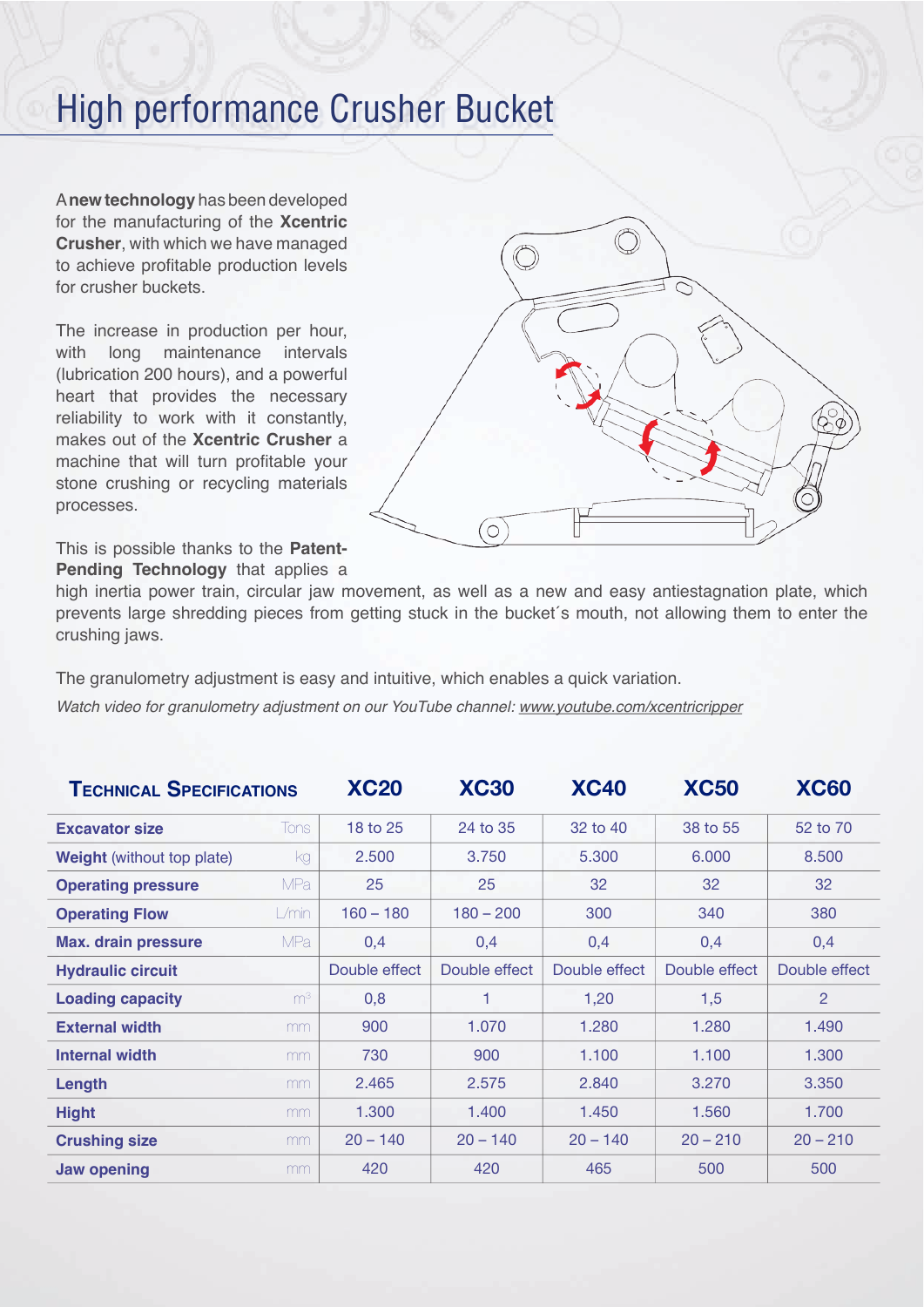# Productivity



#### Estimated productivity on dry limestone or high resistance concrete

### Crushing jaws

Placing **the crushing jaws in a cross position**, together with its **circular motion**, gives the Xcentric Crusher the faculty of grinding wet material.

This way, what you get is the movable jaw to "bite" the wet material and together with the circular movement drag it to the outlet, without sticking to the walls of the bucket.

*Watch video of XC crushing wet material on our YouTube channel: www.youtube.com/xcentricripper*